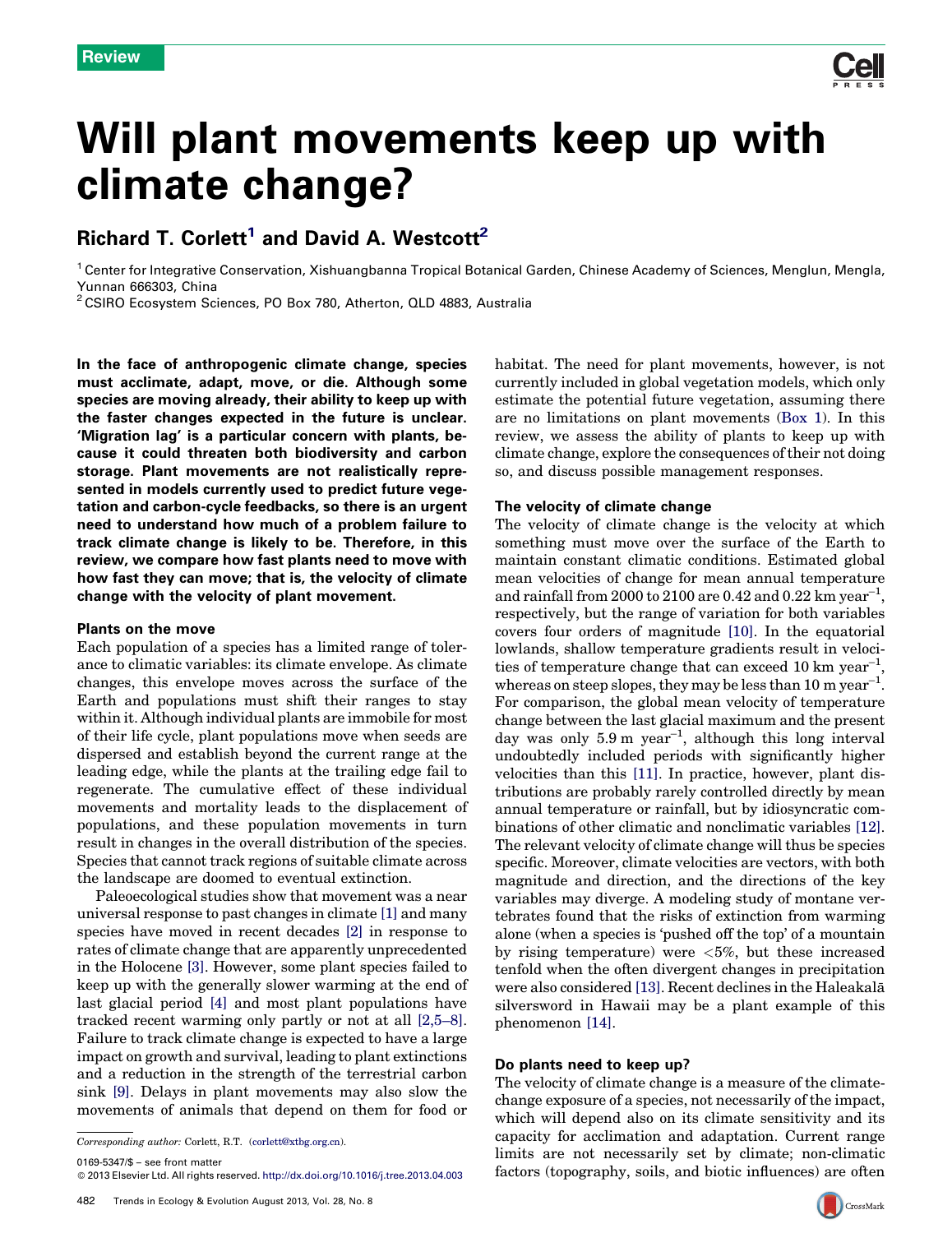#### <span id="page-1-0"></span>Box 1. Plant movements in global vegetation models

The dynamic global vegetation models (DGVMs) used to simulate the effects of climate change on vegetation must handle approximately 1 trillion trees of 100 000 species [\[80\],](#page-6-0) so they take short-cuts. One is to reduce plant diversity to a dozen or so plant functional types (PFTs), based largely on physiology. These simplifications render them useless for predicting species extinctions [\[81\]](#page-6-0) and, coupled with the low spatial resolution of global models, make it impossible to account realistically for plant movements, so all locations are assumed to be accessible to all PFTs. Even for simple carbon accounting, this assumption is problematic. As this review shows, most species will not move fast enough, so when climate change velocities are high, invading PFTs will likely be represented by, at best, a well-dispersed subset of the species pool. Mid- and late-successional tree species will probably lag more than will early successional species, with their shorter generation times and longer dispersal distances, resulting in future forests dominated, at least initially, by smaller trees with lower density wood and, thus, less carbon [\[44\].](#page-6-0) Moreover, plant (or trait) diversity itself promotes carbon fixation [\[82\],](#page-6-0) so the number of species matters.

Although species-specific parameterization of vegetation models is currently impractical, except on a local scale, hybrid models of intermediate complexity can allow the major drivers of species distributions, including dispersal, to be represented in a more realistic way [\[81\].](#page-6-0) A recent regional study included a simplified representation of dispersal, using the same dispersal kernel for all species [\[83\].](#page-6-0) The challenge is to develop the global-scale vegetation models needed to provide the carbon-cycle feedbacks for global climate models, while retaining the spatial and biological resolution necessary for the realistic modeling of plant movements and other key vegetation processes [\[80\].](#page-6-0) The easiest approach conceptually is to add more PFTs, with some representing the capacity for movement [\[80,83\].](#page-6-0) A recent study in the French Alps distinguished seven dispersal classes on the basis of plant traits [\[84\].](#page-6-0) This approach could be scaled up, although information on dispersal traits is sparse for many vegetation types. Alternative approaches include using a widely available variable, plant height, as a proxy for mean dispersal distance [\[25\]](#page-5-0), or adding dispersal traits to PFTs based on other, correlated, traits, such as those associated with the pioneer–climax axis [\[85\].](#page-6-0)

increasingly influential at finer scales [\[15\]](#page-5-0). Therefore, populations restricted by nonclimatic factors to ranges well within their potential climatic limits might not need to move. The capacity of individual plants for acclimation to climate change during their lifetime is largely unknown, although data from tree provenance trials suggest that this capacity varies both within and between species [\[16,17\]](#page-5-0). Rapid evolution in situ might also be possible in populations of short-lived species that have existing genetic variation in relevant traits, that experience high levels of gene flow from better-adapted populations [\[18\],](#page-5-0) or that gain better-adapted genotypes through mutation [\[19\]](#page-5-0). Theoretical arguments for the potential importance of rapid evolution, however, must be set against the evidence from the paleoecological record of range shifts and local extinctions, that climate niches are conservative and that plants are more likely to move than adapt in response to even gradual climate change [\[1,20\].](#page-5-0)

#### The potential velocities of plant movements

The maximum distance a population can move over a given time period depends on both the number of dispersal events in that time period and the distance covered by each event. The number of dispersal events is determined

by the time from seed to first reproduction, which is 1–30 years in most plant species [\[21\]](#page-5-0). Recent reviews suggest that most seeds are dispersed within 10–1500 m of the parent plant, with a relatively small proportion of plant species regularly dispersing seeds further [\[22–26\].](#page-5-0) Routine dispersal distances significantly more than 1500 m are most likely in species with small, wind-dispersed seeds, and those moved by large birds, Old World fruit bats, megaherbivores, or humans [\[23,27\]](#page-5-0).

Assessing the importance of rare  $\langle \langle 2-10\% \rangle$ , long-distance dispersal (LDD) events is problematic, because direct evidence for these movements is usually lacking. Mechanistic models of seed dispersal that include LDD events are best developed for species dispersed by wind [\[28\]](#page-5-0), whereas models for animal dispersal are usually vector specific [\[29\].](#page-5-0) The likelihood that a small proportion of LDD events will translate into a high velocity depends on both the total number of seeds dispersed and the proportion of these that survive to reproduce [\[30,31\]](#page-5-0). High fecundity, high plant densities near the range margin, and high seed-to-adult survival probabilities are all expected to increase the velocity by making proportionately rare events significant in absolute terms. Models suggest that the abundance of seeds at a given distance and, thus, the potential velocity, tends to scale directly with fecundity as the tail of the dispersal kernel flattens [\[32\]](#page-5-0). Indeed, in woody plants, where fecundity (and, for wind-dispersed species, release height) increases with age, the minimum time to reproduction might be less important than the age at which they make their maximum contribution to range expansion [\[33\]](#page-5-0).

Modeling studies suggest that dispersal distances are the dominant influence on velocities of plant movement, with the importance of other drivers being context dependent [\[34\]](#page-5-0). Time to maturity becomes increasingly important in longer-lived species, and both fecundity and seedto-adult survival can have a significant impact in certain circumstances [\[34,35\]](#page-5-0). Combining routine maximum dispersal distances (50–1500 m) with typical times to maturity (1–30 years), the most important and best quantified variables, suggests that the normal velocities of plant movement in unfragmented habitats without interactions with other species will be in the range of  $1.7-1500$  m year<sup>-1</sup>. However, the positive relation between dispersal distance and plant height [\[25\]](#page-5-0) suggests that the combination of long dispersal distance and short time to maturity that is needed for the highest velocities in this range will be rare, with most species spreading less than a kilometer a year and many much less than this.

Several factors are likely to reduce normal velocities in real landscapes below these theoretical estimates. Many plant populations have nonclimatic local adaptations that may negatively affect their growth and survival in new areas [\[36\]](#page-5-0). Moreover, the densities of most species decline near range margins, which will reduce velocities by reducing propagule pressure [\[37\].](#page-5-0) Landscape heterogeneity also reduces velocities in models and in observations of invasive species, but becomes less important as dispersal distances increase relative to the size of the gaps in favorable habitat [\[38–40\].](#page-5-0) Velocities approaching the theoretical predictions thus seem most likely for well-dispersed generalists with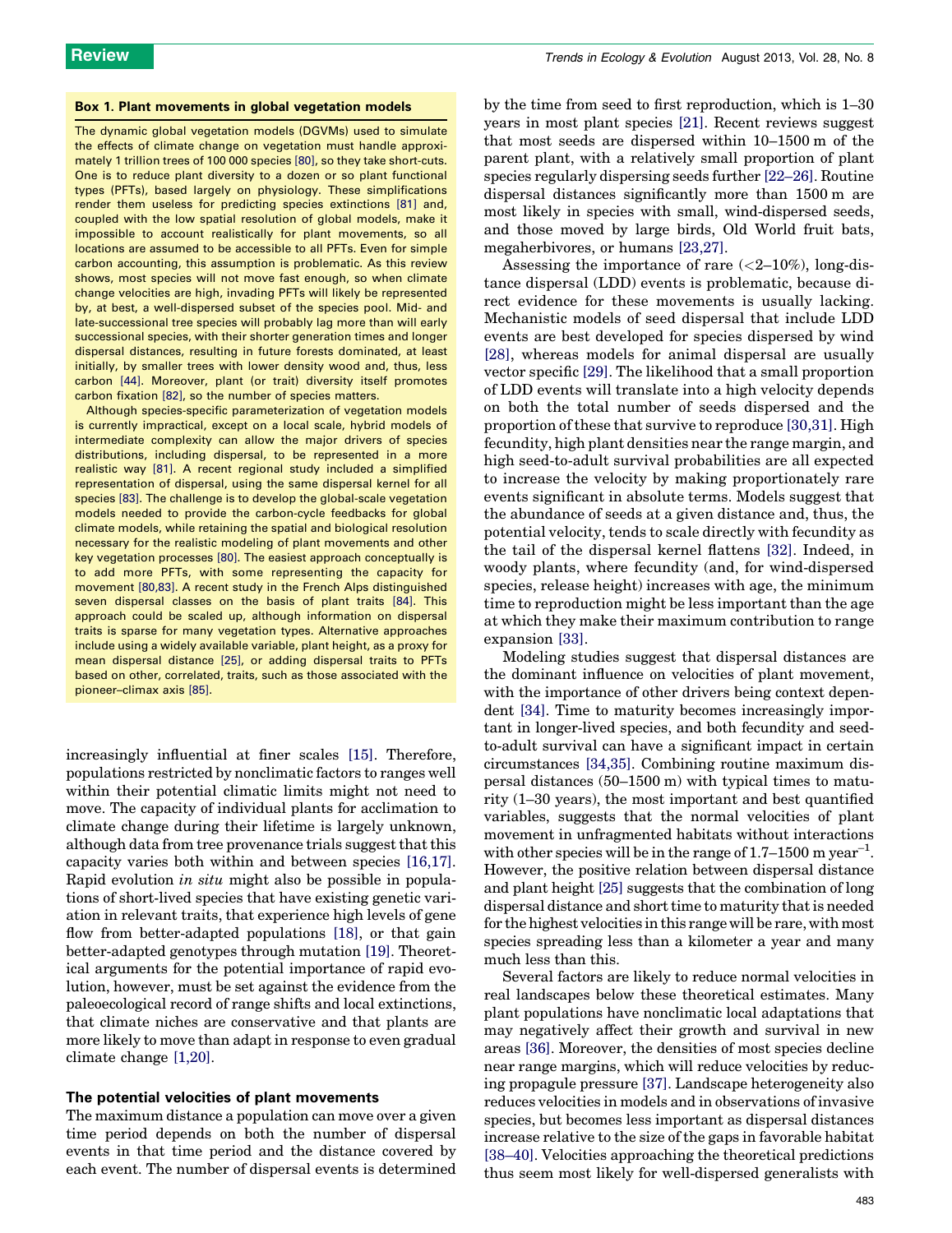good colonizing ability, such as many ruderal and pioneer species.

If seed movements dominate gene flow, natural selection will tend to favor the evolution of increased movement rates at the margins, because populations established in new areas will be dominated by plants with traits favoring fast movement [\[41\],](#page-5-0) but it is not clear how often this will be significant. Moreover, although seeds are the only means by which species can invade previously unoccupied habitat, pollen flow from existing populations to newly established individuals could subsequently help or hinder further range expansion, depending on what genes it brings. Beneficial effects have been predicted to dominate at the leading edge of forest tree populations, because these pollen flows can replenish the genetic variance needed for adaptive evolution [\[16\]](#page-5-0). By contrast, if individual plants are locally adapted, then gene flow from contrasting habitat patches might have a negative impact by reducing adaptation to the local environment [\[42\]](#page-5-0).

#### Interactions with other species

Plants will not move through a vacuum. Interspecific competition is expected to reduce velocities significantly because habitats that are newly available as a result of climate change are usually already occupied by resident species [\[43,44\].](#page-6-0) Even if the current residents are poorly adapted to the new climate, they might have better local adaptations to nonclimatic factors [\[37\]](#page-5-0) and they start with a numerical advantage [\[8\]](#page-5-0); thus, they might take a long time to weaken and die, freeing up space, light, and nutrients for the invaders [\[45\].](#page-6-0) Local disturbance events (e.g., fires or storms) can reduce competition [\[45\]](#page-6-0) and strong competitors (e.g., trees invading grassland) and highly fecund or well-dispersed species will be slowed less than will weaker competitors and less fecund or poorly dispersed species. Conversely, plant–plant facilitation could increase velocities by increasing seed–adult survival probabilities. Although facilitation is usually described from stressful environments [\[46\],](#page-6-0) it can also be important for sensitive juvenile plants under milder conditions [\[15\]](#page-5-0). The need for facilitation in tree establishment above altitudinal treelines might explain the lack of response to recent warming at some sites [\[47\].](#page-6-0)

Velocity could be decreased if plants out-run their mutualists. Seed dispersal agents are typically mobile generalists, but some, such as many primates, might be unable to track climate change, particularly in the tropical lowlands and human-modified landscapes [\[48\]](#page-6-0), which could slow the spread of plants that depend on them for dispersal. Pollinators are often more specialized than are seed-dispersal agents and have the more difficult task of locating a conspecific stigma. This could lead to Allee effects from mate limitation at the low-density leading edge of a spreading population [\[49\]](#page-6-0). There is also evidence for one group of pollinators, butterflies, that they are not tracking climate change at northern latitudes, which could in turn be related to limited movements of their larval host plants [\[50\]](#page-6-0). Somewhat surprisingly, the ants in the obligately antinhabited species of Macaranga appear to be less well dispersed than their plant partners and may limit their rate of spread [\[51\].](#page-6-0) The most widespread plant mutualisms are mycorrhizae, but poor dispersal of fungal partners will limit plant velocity only if the fungi are also host specific [\[52\]](#page-6-0). This combination of high host specificity and low dispersal seems to be most likely in ectomycorrhizal fungi with underground (hypogeous) fruiting bodies.

Janzen–Connell effects could increase velocities if hostspecific natural enemies (i.e., invertebrates and pathogens) are less mobile than the seeds, so that they do not locate seeds, seedlings, or adults that are established far from the parent plant [\[53\]](#page-6-0). Janzen–Connell effects on growth and survival in woody plants have been recorded from seeds into adulthood and can have a large impact on the seed to sapling transition [\[54\]](#page-6-0). However, most studies showing these effects have been on relatively small spatial scales  $(<100 \text{ m})$ , with impacts leveling off at longer distances from adults, whereas dispersal distances will normally need to exceed this range if plant species are going to track climate range. On a much larger spatial scale (typically >500 km from the existing native range), release from natural enemies might favor plant invaders, but there is currently little evidence for this [\[55\]](#page-6-0). Conversely, resident generalist enemies can slow invasion by reducing establishment and fecundity [\[30\].](#page-5-0)

Differences between species in their velocities of movement will lead to future interactions between plant, animal, and microbe species with no shared coevolutionary history [\[56\].](#page-6-0) The consequences of these novel interactions will be as varied as those considered above, but negative impacts would be expected to predominate in the absence of coevolution. Novel interactions with invasive aliens will also increase over the next century, with climate change possibly accelerating this process [\[57\].](#page-6-0) Again, negative interactions are expected to predominate, although aliens might also increase velocities by any of the mechanisms considered above, particularly in highly modified landscapes with reduced native diversity.

Overall, it seems likely that interspecific interactions will usually slow plant movements in response to climate change. The most negative impacts are expected for slowgrowing, mature-phase species with specialized mutualisms, and the least negative for pioneer species moving into open, but not barren, habitats. However, interspecific interactions are highly idiosyncratic, so these generalizations should be treated with caution.

#### Human impacts on velocities of plant movement

Most modern plant species survived periods of rapid climate change during the glacial–interglacial transition, but paleoecological records of plant spread reflect a very different situation from that faced by the same species today [\[1\].](#page-5-0) Human activities have reduced and fragmented most natural habitats, while extending and increasing the continuity of others. In general, fragmentation of suitable habitat is expected to substantially reduce velocities of plant movement [\[44,58–61\]](#page-6-0), although land abandonment could have a positive impact on velocities of some species by providing patches with low competition from existing plants [\[44\]](#page-6-0). Human activities have also impacted seed dispersal. Size-selective hunting has extirpated or drastically reduced the populations of the birds and mammals responsible for the longest natural dispersal distances,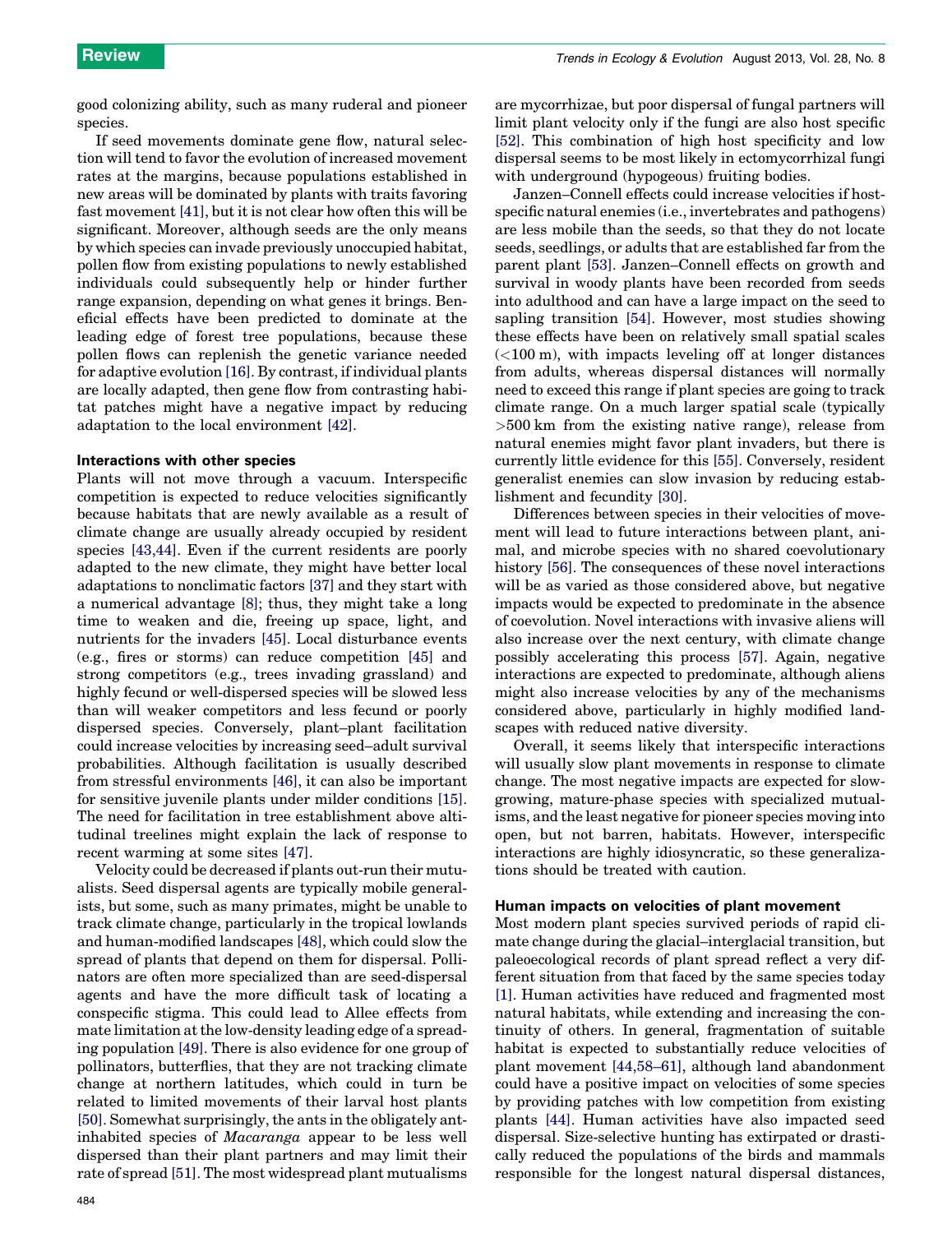<span id="page-3-0"></span>including the species mostlikely to cross large habitat gaps [\[62\]](#page-6-0), whereas logging removes the largest and most fecund trees, reducing crop size and LDD [\[39\].](#page-5-0) By contrast, human movements themselves provide effectively unlimited dispersal opportunities for the minority of plant species able to take advantage of them [\[25,26,31\]](#page-5-0) and human-introduced animal species can sometimes substitute for extirpated native dispersal agents [\[63\].](#page-6-0)

Anthropogenic climate change and elevated  $CO<sub>2</sub>$  levels could affect most of the variables that influence the velocity of plant movements, including seed dispersal by wind [\[64\]](#page-6-0), fecundity, time to maturity [\[28,32\]](#page-5-0), competition, other species interactions [\[56\],](#page-6-0) and the frequency and extent of disturbances, such as fire [\[32\]](#page-5-0). Although it is possible to pick combinations of variables that would significantly accelerate plant movements (higher fecundity, quicker maturation, longer dispersal, reduced competition, and increased establishment in disturbed areas), or the opposite, responses to climate change are likely to be nonlinear (e.g., fecundity could increase initially and then decrease subsequently as thermal tolerances are exceeded) and to vary greatly between species and locations. Overall, human impacts on plant movements are likely to favor some species and slow others, but'losers' are likely to outnumber 'winners' greatly, particularly in the most human-dominated landscapes.

#### Can plants track climate change?

Most plant populations studied have tracked recent warming partly or not at all, with more complete tracking

#### Box 2. Climate change refugia

In The Origin of the British Flora, the 19th-century paleobotanist Clement Reid pointed out that oaks could not have reached northern Britain from their presumed glacial refuge in southern Europe through normal dispersal processes and suggested that some unknown means of LDD must have been involved. An alternative explanation for 'Reid's Paradox' is that these species persisted through the glacial maximum at much higher latitudes in 'cryptic refugia' or 'microrefugia' with locally favorable climates, from which they expanded when conditions allowed [\[86\].](#page-6-0) Although not confirmed for British oaks, the existence of high-latitude refugia for many species has received support from phylogeography and macrofossils, with LDD still required to explain the spread of plants into areas that were entirely covered by ice [\[67\]](#page-6-0). Could the same combination of refugia and LDD help avoid the mass extinctions threatened by the inability of most plant populations to track the predicted velocities of climate change?

Refugia could help reduce the velocities required for survival in two ways (Figure I). Firstly, outlying populations or individual plants might currently survive in front of the main range of the species, reducing the movement velocities required to track future climate change [\[65\].](#page-6-0) For example, rainforest outliers near water bodies in tropical savanna regions could facilitate the spread of rainforest if rainfall were to increase [\[87\].](#page-6-0) Range outliers can not only occur naturally as relicts of past climates (e.g., spruce outposts beyond the modern tree line in Russia [\[88\]\)](#page-6-0), but also result from planting by humans, although such plantings are more commonly a source of unwanted alien invasions [\[65\]](#page-6-0). Conversely, plant populations that failed to track climate change could persist in locally favorable refugia long after the regional climate becomes unfavorable. Locally moist sites could act as refugia in a drying climate and combinations of elevation, aspect, and slope could buffer rising temperatures [\[77,89\]](#page-6-0). More work is needed to understand which situations can act as refugia and how effective these will be in the longer term, but there is enough evidence already to

upslope than latitudinally [\[2,5–8,65\]](#page-5-0) and by better-dispersed species [\[66\]](#page-6-0). It is not clear if these lags reflect a lack of need for movement, after only a small increase in temperature, or a lack of ability. A time lag in the response to warming is another possibility, although the paleoecological record suggests that this must be less than 50–100 years [\[67\].](#page-6-0) The lack of response to warming could also reflect the influence of other climate variables, such as water availability, with divergent movement vectors [\[12,68\]](#page-5-0).

Whichever explanation for recent migration lags is correct, the evidence presented above suggests that many plant species will be unable to keep up with the higher velocities of climate change expected for the remainder of the 21st century. The ranges for predicted climate-change and plant-movement velocities broadly overlap, but most plant-movement velocities are likely to be at the lower end of the range and will be exceeded by climate-change velocities in many areas. Nonfragmented habitats in steep topography, where the velocities required are relatively low, may be an exception, but even in mountainous areas, topographic and edaphic heterogeneity, competition from existing plant communities, anthropogenic habitat fragmentation, loss of dispersal agents, and declining area with altitude will cause many species to lag behind climate change. Unless we are greatly underestimating plant movement capabilities, unaided survival of many species will depend on their ability to acclimate, adapt, or move to microrefuges within dispersal range (Box 2), with a great deal of uncertainty about the likelihood of all three options.

suggest that predictions from coarse-scaled climate-change data are unduly pessimistic about the ability of poorly dispersed plant species to persist into the future [\[89\].](#page-6-0) If we can identify these future climate refuges now, they could be prioritized for protection.



*TRENDS in Ecology & Evolution* 

Figure I. Microrefugia could reduce the velocities needed for plant survival. The dark gray area represents the current main range of a plant species and the white arrow the direction of climate change. (A,B) represent outlying populations in front of the main range that could reduce the dispersal distances required to track climate change. (C,D) represent future refugia in which the species could persist in locally favorable environments after the regional climate had become unfavorable.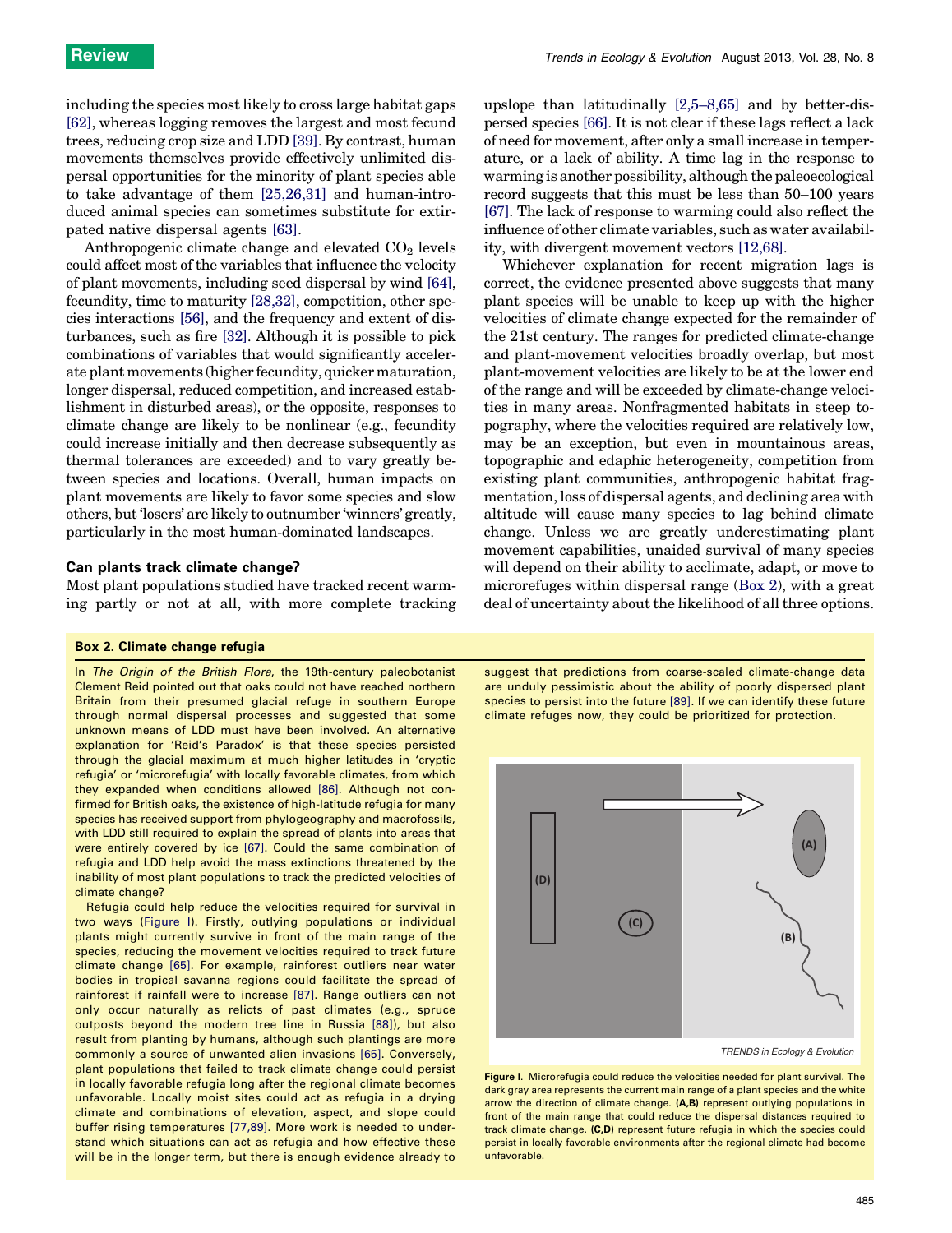### What are the consequences of not keeping up?

Modeling studies predict large-scale extinctions as suitable habitats within dispersal range disappear [\[69\]](#page-6-0), but in reality the process is likely to be untidy, idiosyncratic, unpredictable, and slow. Even if migration lag leads to loss of fitness, an absence of better-adapted competitors might allow persistence [\[70\]](#page-6-0) and populations might be able to 'catch up' if the climate velocity declines subsequently. Even partial tracking of climate change should reduce extinction risk. Moreover, extinction in a changing climate will depend on the balance between range expansion, considered here, and range retraction at the trailing edge, determined by very different factors and processes [\[71,72\]](#page-6-0).

No plant extinctions have so far been attributed to recent climate change and only one species, the previously widespread *Picea critchfieldii*, is known to have become globally extinct during the Late Pleistocene from natural climate change [\[2,73\]](#page-5-0). In vertebrates, however, the strong association between low rates of local endemism and high velocities of climate change since the last glacial maximum is most easily explained by increased extinctions when species fail to track climate change [\[11\]](#page-5-0). Moreover, the association is strongest in amphibians, the most poorly dispersed group, and weakest in the relatively mobile birds. Although there has not yet been a similar study for plants, these results suggest that we are underestimating the number of species lost to natural climate change and, thus, the importance of movement velocity in buffering against extinction.

Changes in carbon storage are easier to predict than are extinctions. Species that fail to track climate are likely to grow more slowly and eventually die [\[72\].](#page-6-0)Theywill probably also be more sensitive to insect or pathogen outbreaks and, where declining or more seasonal rainfall is an issue, to fire [\[74\].](#page-6-0) Moreover, differential movement capacities are likely to lead to replacement forests with less carbon ([Box](#page-1-0) 1).

#### What can we do about it?

Given the uncertainties outlined above, a first priority is to monitor enough plant populations to assess the extent, causes, and consequences of migration lag. This monitoring needs to go beyond the naive assumption that plant distributions are mechanistically controlled by simple climate variables, such as mean annual temperature, and recognize the role of complex and often divergent climatechange vectors as well as nonclimatic factors [\[12\].](#page-5-0) Among recent global initiatives, the Essential Biodiversity Variables approach being developed for the Group on Earth Observations Biodiversity Observation Network (GEO BON) seems ideally suited to monitoring on the required spatial and temporal scales [\[75\].](#page-6-0) The involvement of government agencies, nongovernmental organizations, and citizen-science networks will be essential, given the focus of academic science on novelty.

If (and, indeed, while) migration lag is confirmed, plant movements could be facilitated by preserving or restoring habitat connectivity, although, in agreement with this review, modeling studies suggest that only the most mobile plant species will benefit from this if climate change velocities are high [\[76\]](#page-6-0). Only in steep topography is habitat continuity across climatic gradients likely to benefit most

#### Box 3. Managed translocation

Managed translocation (also called assisted migration or assisted colonization) is the deliberate establishment of populations outside their natural range for conservation purposes: in this case, to reduce the risks of extinction from climate change [\[90\].](#page-6-0) It is a controversial idea that not only pits two widely accepted 'conservation rules' against each other (the duty to prevent extinction against the prohibition on introducing non-native species), but also reflects two opposing views of local communities, as coevolved assemblages or the result of 'ecological fitting' of species that are locally available, irrespective of their evolutionary history. The choices are not really as stark as this, however, because managed translocations of plants will normally be into similar communities near the edge of their natural ranges, reducing the risk of unpredictable impacts. Moreover, the traits that make a species likely to require translocation (e.g., poor dispersal, long life-cycle, or low competitive ability) are the opposite of those commonly associated with invasiveness [\[90\],](#page-6-0) although invasion biology is a field where predictability is still low. Less controversial than translocation outside the current range would be moving plants within their range, from the core to the expanding margin, to increase gene flow [\[41,79\]](#page-5-0). By contrast, the proposed use of managed translocation to restore ecological processes in the recipient ecosystem, rather than simply to reduce the risk of extinction for the translocated species, is more controversial, because the aim in this case would be to have a substantial impact [\[91\]](#page-6-0).

The most serious concerns are not with the philosophy, but with the practicality of moving large numbers of species in ways that minimize the risk:reward ratio. The risks that have received most attention in the literature are of translocated species becoming invasive [\[78\]](#page-6-0) and locally adapted genotypes being disrupted [\[92\],](#page-6-0) although neither seems likely to be a general problem. We are faced with a moving target, so there is also an additional risk of moving long-lived species too far or not far enough. Foresters suggest targeting the climate expected during the sensitive establishment phase [\[74\],](#page-6-0) but this might not be the optimum for all species. Conservation laws, which almost everywhere ignore climate change, can also put legal barriers in the way of deliberate movements of plants outside their current ranges [\[90\]](#page-6-0). Managed translocation is still too new for formal, enforceable guidelines, but there is an urgent need for conservation agencies to develop guides to best, and worst, practice [\[90,93\].](#page-6-0)

plant species. Identifying and protecting climate-change refugia [\(Box](#page-3-0) 2) is another possible approach [\[77\]](#page-6-0), particularly in areas of complex topography, although it is not clear how many landscapes have sufficient variance in the relevant climate parameters atthe appropriate spatial scale for this to work. Given the disproportionate concentration of existing protected areas in steep and complex topography, however, the protection and, if necessary, strategic restoration of vegetation across altitudinal gradients in such landscapes should be a general recommendation. In less steep topography, managed translocation (Box 3) will probably be needed for many species. Ex situ conservation will also be critical as backup against the possibility of failure and to bridge temporal gaps between population loss and re-establishment[\[78\]](#page-6-0).The use of a formal decision framework linked to specific management interventions will help with decisions on individual species [\[79\]](#page-6-0).

#### Concluding remarks

This review shows that movements by many plant species are likely to lag behind broad-scale patterns of climate change over the remainder of this century. There are significant gaps in our understanding of the processes involved in tracking climate ([Box](#page-5-0) 4), but filling them is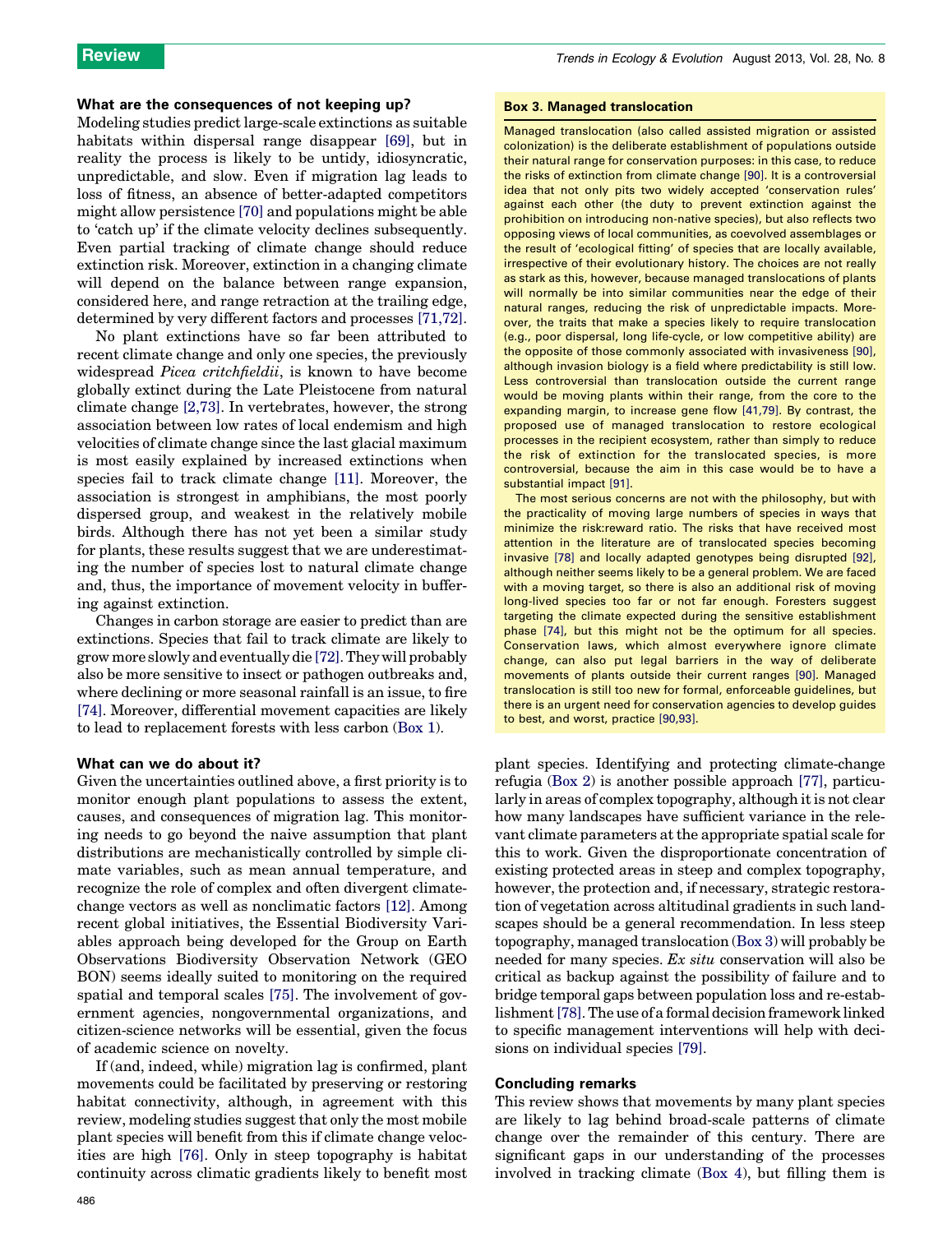#### <span id="page-5-0"></span>Box 4. Outstanding questions

Plant movements are complex and idiosyncratic, but this review suggests several major areas where additional research could enhance our ability to predict migration lag and its consequences.

- Firstly, our ignorance of the factors that currently limit species ranges makes it difficult to predict how sensitive these will be to climate change [15].
- Secondly, despite the diversity of processes involved, the capacity of plant species for LDD appears to be the single most important unknown in predicting movement velocities [28].
- $\bullet$  Thirdly, it is not clear to what extent competition from existing plant populations can slow or halt invasions by better-adapted species. Although such invasions have been observed in lowdiversity montane vegetation (e.g., [\[45\]\)](#page-6-0), it is possible that 'biotic resistance' could be contributing to the apparent failures of tracking elsewhere.
- $\bullet\,$  Fourthly, it is largely unknown to what extent plants can acclimate to climate change in situ, what the costs of this acclimation are, and how much the capacity varies among species [9].
- Finally, the capacity for adaptive evolution is also unknown, with no test so far of the common assumption that plant populations will find it impossible to adapt rapidly to completely novel climates for which there are no pre-adapted genotypes [9].

unlikely to change this general conclusion. Although several worthwhile adaptation measures have been suggested, it is clear that we must prioritize the global agreements needed to slow climate change.

#### Acknowledgments

The authors benefited greatly from discussions with Soumya Prasad and Karel Mokany.

#### References

- 1 Pardi, M.I. and Smith, F.A. (2012) [Paleoecology](http://refhub.elsevier.com/S0169-5347(13)00105-5/sbref0005) in an era of climate change: how the past can provide [insights](http://refhub.elsevier.com/S0169-5347(13)00105-5/sbref0005) into the future. In Paleontology in Ecology and [Conservation](http://refhub.elsevier.com/S0169-5347(13)00105-5/sbref0005) (Louys, J., ed.), pp. [93–](http://refhub.elsevier.com/S0169-5347(13)00105-5/sbref0005) 115, [Springer-Verlag](http://refhub.elsevier.com/S0169-5347(13)00105-5/sbref0005)
- 2 Chen, I.C. et al. (2011) Rapid range shifts of species [associated](http://refhub.elsevier.com/S0169-5347(13)00105-5/sbref0010) with high levels of climate warming. Science 333, [1024–1026](http://refhub.elsevier.com/S0169-5347(13)00105-5/sbref0010)
- 3 Marcott, S.A. et al. (2013) A [reconstruction](http://refhub.elsevier.com/S0169-5347(13)00105-5/sbref0015) of regional and global [temperature](http://refhub.elsevier.com/S0169-5347(13)00105-5/sbref0015) for the past 11,300 years. Science 339, 1188–1201
- 4 Normand, S. et al. (2012) Postglacial migration [supplements](http://refhub.elsevier.com/S0169-5347(13)00105-5/sbref0020) climate in [determining](http://refhub.elsevier.com/S0169-5347(13)00105-5/sbref0020) plant species ranges in Europe. Proc. R. Soc. B 278, 3644– [3653](http://refhub.elsevier.com/S0169-5347(13)00105-5/sbref0020)
- 5 Bertrand, R. et al. (2011) Changes in plant community [composition](http://refhub.elsevier.com/S0169-5347(13)00105-5/sbref0025) lag behind climate [warming](http://refhub.elsevier.com/S0169-5347(13)00105-5/sbref0025) in lowland forests. Nature 479, 517–520
- 6 Feeley, K.J. et al. (2011) Upslope [migration](http://refhub.elsevier.com/S0169-5347(13)00105-5/sbref0030) of Andean trees. J. [Biogeogr.](http://refhub.elsevier.com/S0169-5347(13)00105-5/sbref0030) 38, 783–791
- 7 Gray, L.K. and [Hamann,](http://refhub.elsevier.com/S0169-5347(13)00105-5/sbref0035) A. (2013) Tracking suitable habitat for tree [populations](http://refhub.elsevier.com/S0169-5347(13)00105-5/sbref0035) under climate change in western North America. Clim. Change 117, [289–303](http://refhub.elsevier.com/S0169-5347(13)00105-5/sbref0035)
- 8 Zhu, K. et al. (2012) Failure to migrate: lack of tree range [expansion](http://refhub.elsevier.com/S0169-5347(13)00105-5/sbref0040) in response to climate change. Global Change Biol. 18, [1042–1052](http://refhub.elsevier.com/S0169-5347(13)00105-5/sbref0040)
- 9 Corlett, R.T. (2011) Impacts of [warming](http://refhub.elsevier.com/S0169-5347(13)00105-5/sbref0045) on tropical lowland [rainforests.](http://refhub.elsevier.com/S0169-5347(13)00105-5/sbref0045) Trends Ecol. Evol. 26, 606–613
- 10 Loarie, S.R. (2011) The [velocity](http://refhub.elsevier.com/S0169-5347(13)00105-5/sbref0050) of climate change. Nature 462, 1052– [1055](http://refhub.elsevier.com/S0169-5347(13)00105-5/sbref0050)
- 11 Sandel, B. et al. (2011) The influence of Late [Quaternary](http://refhub.elsevier.com/S0169-5347(13)00105-5/sbref0055) climatechange velocity on species [endemism.](http://refhub.elsevier.com/S0169-5347(13)00105-5/sbref0055) Science 334, 660–664
- 12 [Dobrowski,](http://refhub.elsevier.com/S0169-5347(13)00105-5/sbref0060) S.Z. et al. (2013) The climate velocity of the contiguous [United](http://refhub.elsevier.com/S0169-5347(13)00105-5/sbref0060) States during the 20<sup>th</sup> [century.](http://refhub.elsevier.com/S0169-5347(13)00105-5/sbref0060) Global Change Biol. 19, 241-[251](http://refhub.elsevier.com/S0169-5347(13)00105-5/sbref0060)
- 13 McCain, C.M. and Colwell, R.K. (2011) [Assessing](http://refhub.elsevier.com/S0169-5347(13)00105-5/sbref0065) the threat to montane biodiversity from discordant shifts in temperature and [precipitation](http://refhub.elsevier.com/S0169-5347(13)00105-5/sbref0065) in a changing climate. Ecol. Lett. 14, [1236–1245](http://refhub.elsevier.com/S0169-5347(13)00105-5/sbref0065)
- 14 Krushelnycky, P.D. et al. (2013) [Climate-associated](http://refhub.elsevier.com/S0169-5347(13)00105-5/sbref0070) population declines reverse recovery and [threaten](http://refhub.elsevier.com/S0169-5347(13)00105-5/sbref0070) future of an iconic high[elevation](http://refhub.elsevier.com/S0169-5347(13)00105-5/sbref0070) plant. Global Change Biol. 19, 911–922
- 15 [Stanton-Geddes,](http://refhub.elsevier.com/S0169-5347(13)00105-5/sbref0075) J. et al. (2012) Role of climate and competitors in [limiting](http://refhub.elsevier.com/S0169-5347(13)00105-5/sbref0075) fitness across range edges of an annual plant. Ecology 93, [1604–1613](http://refhub.elsevier.com/S0169-5347(13)00105-5/sbref0075)
- 16 [Savolainen,](http://refhub.elsevier.com/S0169-5347(13)00105-5/sbref0080) O. et al. (2007) Gene flow and local adaptation in trees. Annu. Rev. Ecol. Evol. Syst. 38, [595–619](http://refhub.elsevier.com/S0169-5347(13)00105-5/sbref0080)
- 17 Kremer, A. et al. (2012) [Long-distance](http://refhub.elsevier.com/S0169-5347(13)00105-5/sbref0085) gene flow and adaptation of forest trees to rapid climate change. Ecol. Lett. 15, [378–392](http://refhub.elsevier.com/S0169-5347(13)00105-5/sbref0085)
- 18 Bellard, C. et al. (2012) [Impacts](http://refhub.elsevier.com/S0169-5347(13)00105-5/sbref0090) of climate change on the future of [biodiversity.](http://refhub.elsevier.com/S0169-5347(13)00105-5/sbref0090) Ecol. Lett. 15, 365–377
- 19 Kubisch, A. et al. (2013) Predicting range shifts under global change: the balance between local adaptation and dispersal. Ecography [http://](http://dx.doi.org/10.1111/j.1600-0587.2012.00062.x) [dx.doi.org/10.1111/j.1600-0587.2012.00062.x](http://dx.doi.org/10.1111/j.1600-0587.2012.00062.x)
- 20 Wiens, J.J. et al. (2010) Niche [conservatism](http://refhub.elsevier.com/S0169-5347(13)00105-5/sbref0100) as an emerging principle in ecology and [conservation](http://refhub.elsevier.com/S0169-5347(13)00105-5/sbref0100) biology. Ecol. Lett. 13, 1310–1324
- 21 Moles, A.T. et al. (2004) [Small-seeded](http://refhub.elsevier.com/S0169-5347(13)00105-5/sbref0105) species produce more seeds per square metre of canopy per year, but not per [individual](http://refhub.elsevier.com/S0169-5347(13)00105-5/sbref0105) per lifetime. J. Ecol. 92, [384–396](http://refhub.elsevier.com/S0169-5347(13)00105-5/sbref0105)
- 22 Kinlan, B.P. and Gaines, S.D. (2003) [Propagule](http://refhub.elsevier.com/S0169-5347(13)00105-5/sbref0110) dispersal in marine and terrestrial [environments:](http://refhub.elsevier.com/S0169-5347(13)00105-5/sbref0110) a community perspective. Ecology 84, [2007–2020](http://refhub.elsevier.com/S0169-5347(13)00105-5/sbref0110)
- 23 Vittoz, P. and Engler, R. (2007) Seed dispersal [distances:](http://refhub.elsevier.com/S0169-5347(13)00105-5/sbref0115) a typology based on [dispersal](http://refhub.elsevier.com/S0169-5347(13)00105-5/sbref0115) modes and plant traits. Bot. Helv. 117, 109–120
- 24 Corlett, R.T. (2009) Seed dispersal distances and plant [migration](http://refhub.elsevier.com/S0169-5347(13)00105-5/sbref0120) potential in tropical East Asia. [Biotropica](http://refhub.elsevier.com/S0169-5347(13)00105-5/sbref0120) 41, 592–598
- 25 [Thomson,](http://refhub.elsevier.com/S0169-5347(13)00105-5/sbref0125) F.J. et al. (2011) Seed dispersal distance is more strongly [correlated](http://refhub.elsevier.com/S0169-5347(13)00105-5/sbref0125) with plant height than with seed mass. J. Ecol. 99, 1299– [1307](http://refhub.elsevier.com/S0169-5347(13)00105-5/sbref0125)
- 26 Bullock, J. (2012) Plant [dispersal](http://refhub.elsevier.com/S0169-5347(13)00105-5/sbref0130) and the velocity of climate change. In Dispersal Ecology and [Evolution](http://refhub.elsevier.com/S0169-5347(13)00105-5/sbref0130) (Clobert, J. et al., eds), pp. [366–377,](http://refhub.elsevier.com/S0169-5347(13)00105-5/sbref0130) Oxford [University](http://refhub.elsevier.com/S0169-5347(13)00105-5/sbref0130) Press
- 27 Corlett, R.T. and [Primack,](http://refhub.elsevier.com/S0169-5347(13)00105-5/sbref0135) R.B. (2011) Tropical Rain Forests: An Ecological and. [Biogeographical](http://refhub.elsevier.com/S0169-5347(13)00105-5/sbref0135) Comparison. (2nd edn), Wiley-[Blackwell](http://refhub.elsevier.com/S0169-5347(13)00105-5/sbref0135)
- 28 Nathan, R. et al. (2011) [Mechanistic](http://refhub.elsevier.com/S0169-5347(13)00105-5/sbref0140) models of seed dispersal by wind. Theor. Ecol. 4, [113–132](http://refhub.elsevier.com/S0169-5347(13)00105-5/sbref0140)
- 29 Côrtes, M.C. and Uriarte, M. (2013) [Integrating](http://refhub.elsevier.com/S0169-5347(13)00105-5/sbref0145) frugivory and animal movement: a review of the evidence and [implications](http://refhub.elsevier.com/S0169-5347(13)00105-5/sbref0145) for scaling seed [dispersal.](http://refhub.elsevier.com/S0169-5347(13)00105-5/sbref0145) Biol. Rev. 88, 255–272
- 30 Hillyer, R. and Silman, M.R. (2010) Changes in species [interactions](http://refhub.elsevier.com/S0169-5347(13)00105-5/sbref0150) [across](http://refhub.elsevier.com/S0169-5347(13)00105-5/sbref0150) a 2.5 km elevation gradient: effects on plant [migration](http://refhub.elsevier.com/S0169-5347(13)00105-5/sbref0150) in response to climate change. Global Change Biol. 16, [3205–3214](http://refhub.elsevier.com/S0169-5347(13)00105-5/sbref0150)
- 31 [Norghauer,](http://refhub.elsevier.com/S0169-5347(13)00105-5/sbref0155) J.M. et al. (2011) The importance of tree size and fecundity for wind dispersal of big-leaf [mahogany.](http://refhub.elsevier.com/S0169-5347(13)00105-5/sbref0155) PLoS ONE 6, e17488
- 32 Hampe, A. (2011) Plants on the move: the role of seed [dispersal](http://refhub.elsevier.com/S0169-5347(13)00105-5/sbref0160) and initial population establishment for [climate-driven](http://refhub.elsevier.com/S0169-5347(13)00105-5/sbref0160) range expansions. Acta Oecol. 37, [666–673](http://refhub.elsevier.com/S0169-5347(13)00105-5/sbref0160)
- 33 Travis, J.M.J. et al. (2011) Improving prediction and [management](http://refhub.elsevier.com/S0169-5347(13)00105-5/sbref0165) of range expansions by combining analytical and [individual-based](http://refhub.elsevier.com/S0169-5347(13)00105-5/sbref0165) modelling [approaches.](http://refhub.elsevier.com/S0169-5347(13)00105-5/sbref0165) Methods Ecol. Evol. 2, 477–488
- 34 Coutts, S.R. et al. (2011) What are the key drivers of spread in [invasive](http://refhub.elsevier.com/S0169-5347(13)00105-5/sbref0170) plants: dispersal, [demography](http://refhub.elsevier.com/S0169-5347(13)00105-5/sbref0170) or landscape: and how can we use this knowledge to aid [management?](http://refhub.elsevier.com/S0169-5347(13)00105-5/sbref0170) Biol. Invasions 13, 1649–1651
- 35 Caplat, P. et al. (2012) Seed terminal velocity, wind [turbulence,](http://refhub.elsevier.com/S0169-5347(13)00105-5/sbref0175) and [demography](http://refhub.elsevier.com/S0169-5347(13)00105-5/sbref0175) drive the spread of an invasive tree in an analytical model. Ecology 93, [368–377](http://refhub.elsevier.com/S0169-5347(13)00105-5/sbref0175)
- 36 Bonte, D. et al. (2012) Costs of [dispersal.](http://refhub.elsevier.com/S0169-5347(13)00105-5/sbref0180) Biol. Rev. 87, 290–312
- 37 Murphy, H.T. et al. (2010) [Signatures](http://refhub.elsevier.com/S0169-5347(13)00105-5/sbref0185) of range expansion and erosion in eastern North American trees. Ecol. Lett. 13, [1233–1244](http://refhub.elsevier.com/S0169-5347(13)00105-5/sbref0185)
- 38 Dewhirst, S. and Lutscher, F. (2009) Dispersal in [heterogeneous](http://refhub.elsevier.com/S0169-5347(13)00105-5/sbref0190) habitats: thresholds, spatial scales, and [approximate](http://refhub.elsevier.com/S0169-5347(13)00105-5/sbref0190) rates of spread. Ecology 90, [1338–1345](http://refhub.elsevier.com/S0169-5347(13)00105-5/sbref0190)
- 39 Merow, C. et al. (2011) Developing dynamic [mechanistic](http://refhub.elsevier.com/S0169-5347(13)00105-5/sbref0195) species distribution models: predicting [bird-mediated](http://refhub.elsevier.com/S0169-5347(13)00105-5/sbref0195) spread of invasive plants across [northeastern](http://refhub.elsevier.com/S0169-5347(13)00105-5/sbref0195) North America. Am. Nat. 178, 30–43
- 40 Marco, D.E. et al. (2011) Comparing short and [long-distance](http://refhub.elsevier.com/S0169-5347(13)00105-5/sbref0200) dispersal: modelling and field case studies. [Ecography](http://refhub.elsevier.com/S0169-5347(13)00105-5/sbref0200) 34, 671–682
- 41 Travis, J.M.J. and Dytham, C. (2012) [Dispersal](http://refhub.elsevier.com/S0169-5347(13)00105-5/sbref0205) and climate change: a review of theory. In Dispersal Ecology and [Evolution](http://refhub.elsevier.com/S0169-5347(13)00105-5/sbref0205) (Clobert, J. et al., [eds\),](http://refhub.elsevier.com/S0169-5347(13)00105-5/sbref0205) pp. 337–348, Oxford [University](http://refhub.elsevier.com/S0169-5347(13)00105-5/sbref0205) Press
- 42 Schiffers, K. et al. (2013) Limited [evolutionary](http://refhub.elsevier.com/S0169-5347(13)00105-5/sbref0210) rescue of locally adapted [populations](http://refhub.elsevier.com/S0169-5347(13)00105-5/sbref0210) facing climate change. Philos. Trans. R. Soc. Lond. B: Biol. Sci. 368, [20120083](http://refhub.elsevier.com/S0169-5347(13)00105-5/sbref0210)